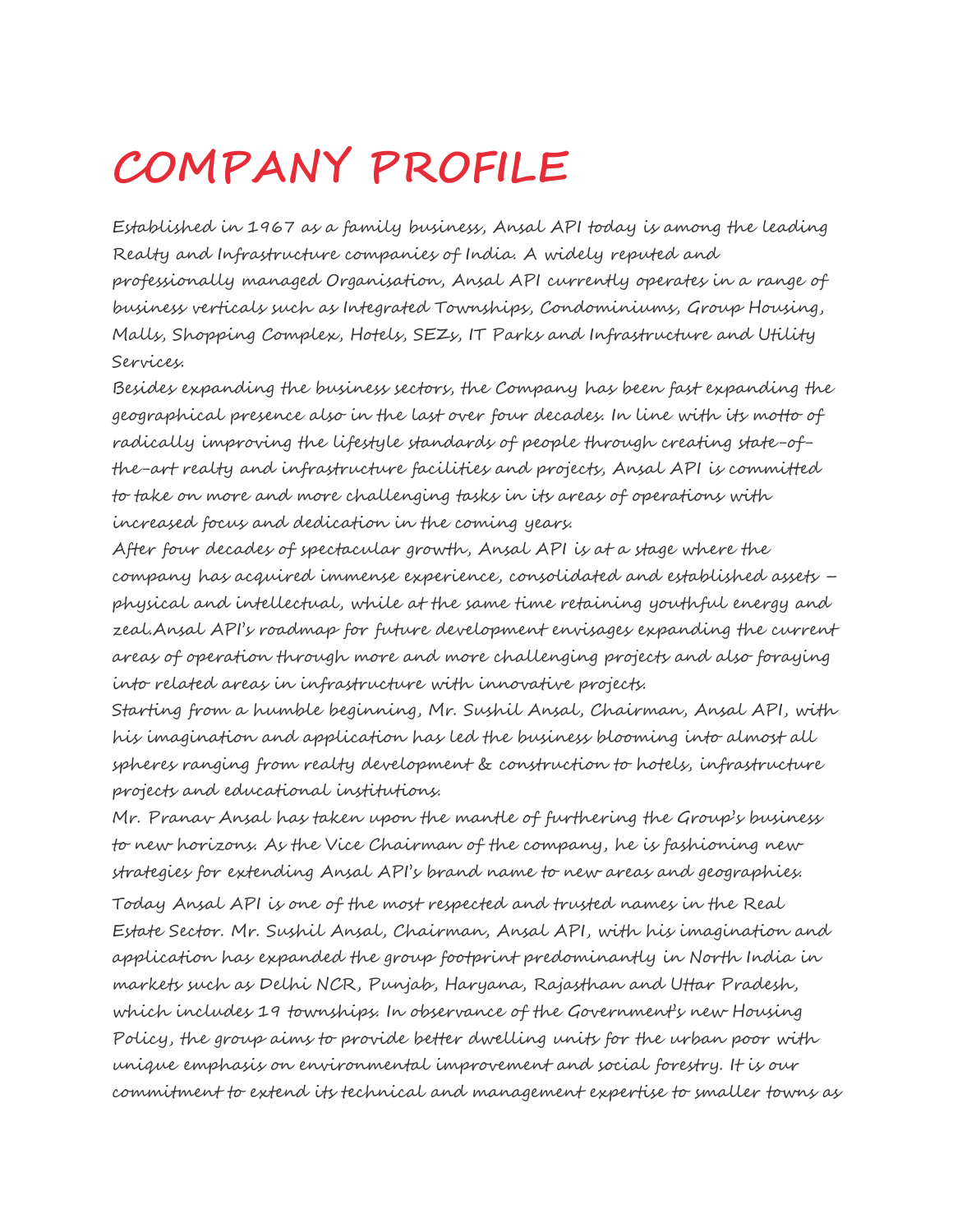well, which will result in reducing the congestion in the metropolis areas and at the same time the benefit of planned development could be extended to a larger segment of the Indian population.

The concept of residential real estate surrounded by a golf course adds an exclusivity facet to the project. The Sushant Golf City is the benchmark of golfbased development spread across 6400 acres on the outskirts of Lucknow. The ultra modern township has a world-class 18-hole championship golf course surrounded by residential and commercial Developments. Other innovative projects include Esencia, Gurgaon which has been taken as the pilot project by Association for Development and Research of Sustainable Habitats (ADaRSH) for rating under the 'GRIHA ((Green Rating for Integrated Habitat Assessment) for large developments' system. the objective is to create a eco-friendly township and a comfortable and healthy environment for the future.

For future development, Ansal API envisages expanding the current portfolio through more challenging projects and foraying into related areas in infrastructure with innovative projects. The focus is to drive our growth by venturing further into tier II and tier III cities of the country like Mohali, Amritsar, Ludhiana, Jalandhar, Jaipur, Jodhpur, Ajmer, Sonepat, Panipat, Karnal, Kurukshetra, Gurgaon, Greater Noida, Ghaziabad, Meerut, Agra, Lucknow, to name a few.

### Prime Focus Areas

#### **Residential Real Estate Projects**

Ansal API is currently focused on integrated townships, high-rise condominiums including affordable, premium, luxury housing like Sushant Lok, Palam Vihar; Esencia, Gurgaon; Sushant Megapolis, Greater Noida; Sushant Golf City, Lucknow. There are 19 existing townships across all major tier 2 cities in Northen India in Delhi NCR, Uttar Pradesh, Rajasthan, Haryana and Punjab. Furthermore, there are many high-rise residential towers in Delhi

#### **Properties under development**

 Commercial Real Estate Projects Ansal API has a distinct focus on creating a portfolio of iconic landmarks with an emphasis on superior quality construction such as Statesman House, Ansal Bhawan, Antriksh Bhawan, Indra Prakash, Ambadeep, Tolstoy House in New Delhi